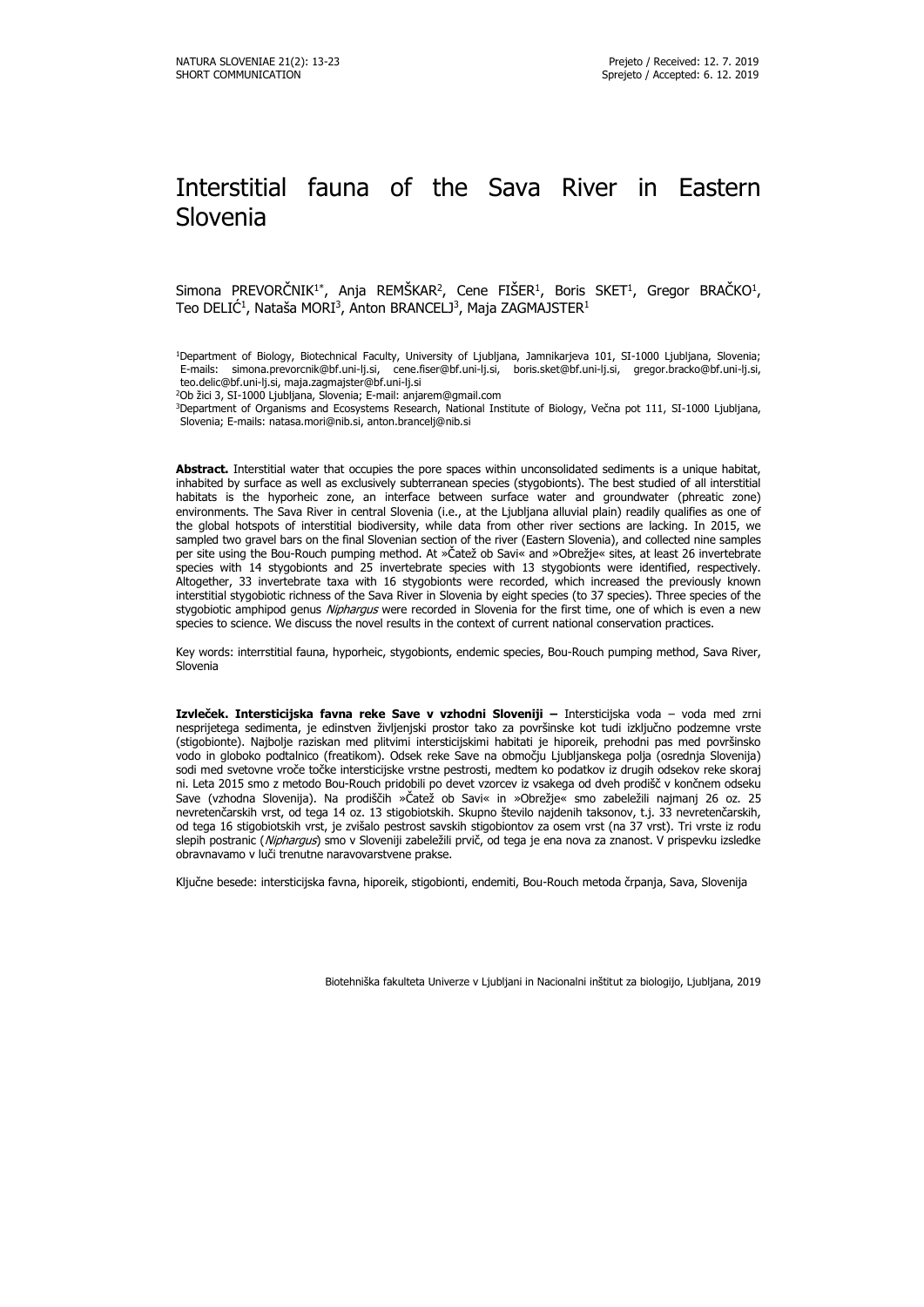## **Introduction**

Water in voids between grains of unconsolidated sediments constitutes a unique subterranean habitat, the so-called aquatic interstitial (Angelier 1962, Danielopol 1976, Culver and Pipan 2014). The best studied of all shallow interstitial habitats is the hyporheic zone beneath and alongside the stream and river beds (Orghidan 1955): »a temporally and spatially dynamic saturated transition zone between surface- and groundwater bodies that derives its specific physical (e.g., water temperature) and biogeochemical (e.g., steep chemical gradients) characteristics from mixing of surface- and groundwater to provide a dynamic habitat and potential refugia for obligate and facultative species« (Krause et al. 2011). Its exact limit towards permanent groundwater (phreatic water) is difficult to define, due to its variability in space and time (Fraser and Williams 1998). The importance of the hyporheic zone as an essential component of river and stream ecosystems was widely recognized by the 1980s (Hancock et al. 2005), but major research gaps remain (Boulton et al. 2010).

This dynamic lotic ecotone is inhabited by a diverse array of surface (i.e., benthic) species that temporarily inhabit the substrate, and by specialized subterranean (i.e., aquatic troglobiotic or stygobiotic) species, which rarely if ever occur in the surficial water channel (Gibert et al. 1994, Mori and Brancelj 2011). The somewhat reduced dispersal capacity of stygobionts in comparison to their surface counterparts usually results in small distribution ranges of the former (Trontelj et al. 2009, Zagmajster et al. 2014). Many stygobionts are narrowly distributed, which makes them especially prone to extinction (Sket 1999). Dependence and interconnection of hyporheic and permanent groundwater (i.e., phreatic water) with surface water, combined with limited self-purification capability of aquatic interstitial habitat, is the reason for the negative effects of above-ground human threats on interstitial aquifers and their specialized and sensitive fauna.

One of the most interesting European rivers according to richness of the interstitial fauna is the Sava River (hereinafter referred to as the Sava). With its 219 km stretch from the spring to the Croatian border, it is the longest river in Slovenia. It starts as an alpine river, which then flows through the sub-Alpine hills in central Slovenia, to the plain in the eastern part of the country, where it gradually changes into a typical lowland river. After running through the Posavina region (Croatia and Bosnia and Herzegovina), it discharges into the Danube River in Serbia. The hyporheic and phreatic interstitial fauna along its 990 km long course was mainly studied in the mid-twentieth century. Most of the faunistic studies were carried out around Zagreb (Croatia) and Ljubljana (Slovenia) (Karaman 1954, 1983, Meštrov 1957, 1960, 1961, Meštrov et al. 1978, 1983, Sket & Velkovrh 1981, Rogulj et al. 1994). Nearly three decades have passed before the study focusing on microcrustacean assemblages (i.e., Copepoda, Ostracoda and Cladocera) in the Sava gravel bar near Ljubljana was carried out (Mori et al. 2012).

Based on literature review and some unpublished records, as many as 29 stygobiotic species were known from the interstitial habitats of the Sava in Slovenia till the end of 2014 (SubBioDB 2014). Although this confirmed its ranking among the global hotspots of interstitial fauna biodiversity (Sket & Velkovrh 1981), current data are almost exclusively based on samples collected from the alluvial plain north of Ljubljana (i.e., Ljubljansko polje aquifer,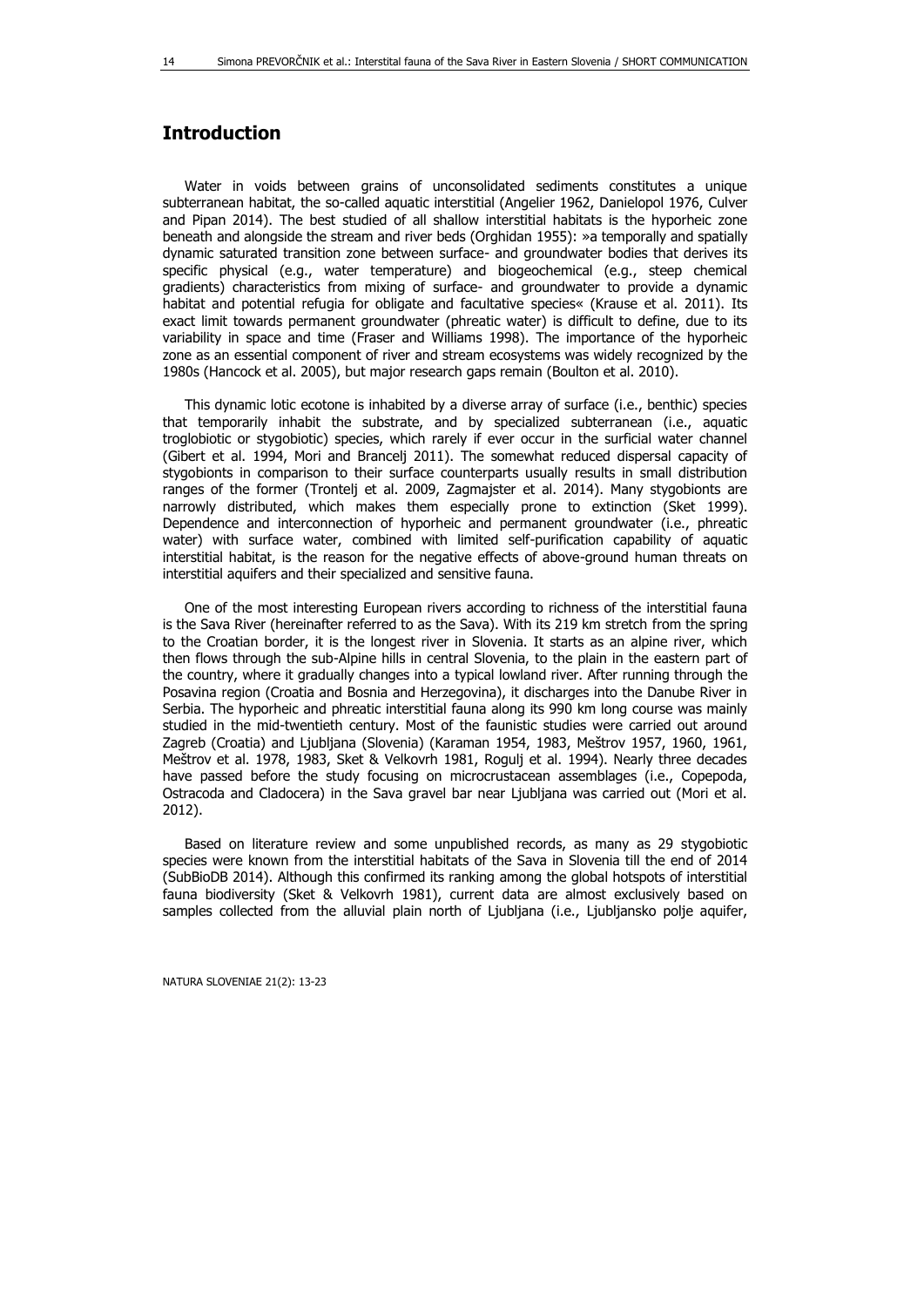In order to fill this gap, a study of the interstitial fauna in the Slovenian lowermost section of the Sava (Eastern Slovenia) was conducted in 2015, which enabled the provision of invertebrate species list for this section. We paid special attention to stygobionts. Here, we discuss their contribution to the biodiversity of the Sava interstitial fauna in general. Also, we comment on the conservation status of the sampled taxa and the current national habitat management.

## **Materials and Methods**

The two gravel bars are situated on the right bank of the lowland Sava, in the eastern part of Slovenia (Fig. 1). The site »Obrežje« (45°50'56'' N, 15°42'24'' E) is located immediately along the national border with Croatia. The site »Čatež ob Savi« (45°53'37'' N, 15°37'55'' E) is situated about 8 km upstream from the gravel bar »Obrežje«, north from the thermal spa »Terme Čatež« near Čatež (Fig. 1).

We sampled the hyporheic zone using the Bou-Rouch pumping method (Bou & Rouch 1967). At both sites, sampling was done at two depths in the river: 30–60 cm and 60–90 cm, while in the exposed gravel bar next to the river, only sampling at 60–90 cm was carried out. We repeated the sampling procedure three times at each site, within a distance of approx. 10 m along the gravel bar, resulting in nine samples per gravel bar. For each sample, we pumped 30 litres of a mixture of water, sediments and particulate organic matter. In the first 10 litres of collected mixture, the in situ dissolved oxygen, oxygen saturation, temperature, conductivity, and pH were measured with a portable multimeter CyberScan 600 (Eutech Instruments). The mixtures were then filtered to collect invertebrates, using hand nets of 0.5 mm and 0.1 mm mesh size. Invertebrates from the two hand nets were preserved separately in 96% ethanol and stored in the collection of the Department of Biology (Biotechnical Faculty, University of Ljubljana).

In the laboratory, only invertebrates from the 0.5 mm mesh size fraction were sorted and either morphologically or molecularly identified to the lowest taxonomic level possible. To present the interstitial diversity of each gravel bar, we pooled the data from all nine samples. Some taxa from the 0.5 mm mesh size fraction (e.g. Oligochaeta and Chironomidae) and all invertebrates from the 0.1 mm mesh size fraction remained unidentified due to the lack of taxonomists or/and methodological obstacles (e.g., immaturity, small body size and the need to implement molecular approaches).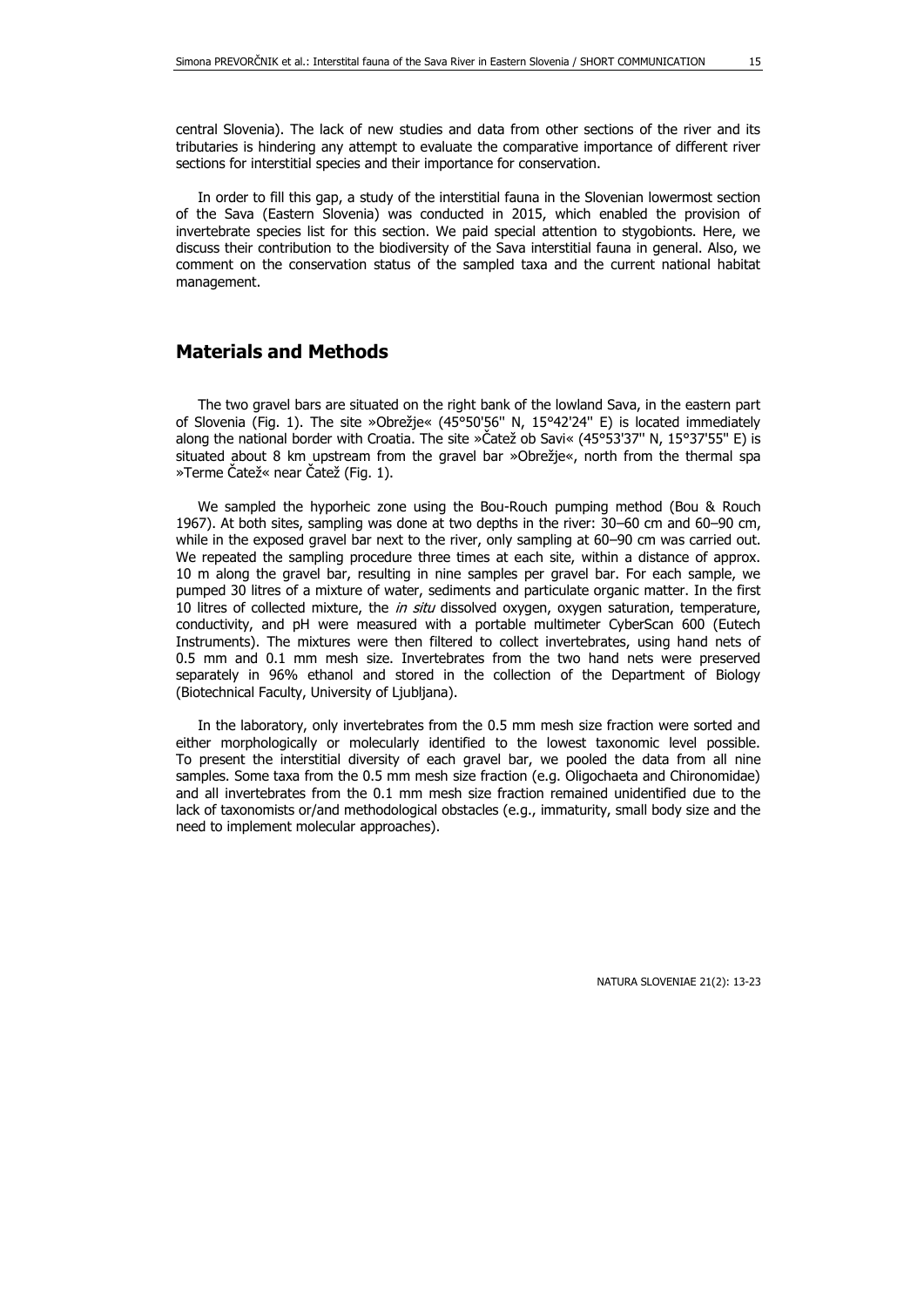

**Figure 1.** Map of the lower reach of the Sava River in Slovenia. The two sampling sites for interstitial fauna »Čatež ob Savi« (1) and »Obrežje« (2) are marked with red dots.

**Slika 1.** Zemljevid območja vzorčenja intersticijske favne na prodiščih Save v Sloveniji. Označeni sta mesti vzorčenja »Čatež ob Savi« (1) in »Obrežje« (2).

## **Results and Discussion**

#### **Observations on the species richness and species conservation status**

Using the same sampling procedure at both gravel bars enabled comparisons between the sites, even though with some prudence (Malard et al. 2002). The species richness at »Čatež ob Savi« and »Obrežje« gravel bars is almost the same: 14 and 13 stygobiotic species out of 26 and 25 sampled taxa were identified, respectively (Tab. 1). As some invertebrates remained unidentified (discussed above in Materials and methods), these numbers represent the minimum number of taxa.

NATURA SLOVENIAE 21(2): 13-23

16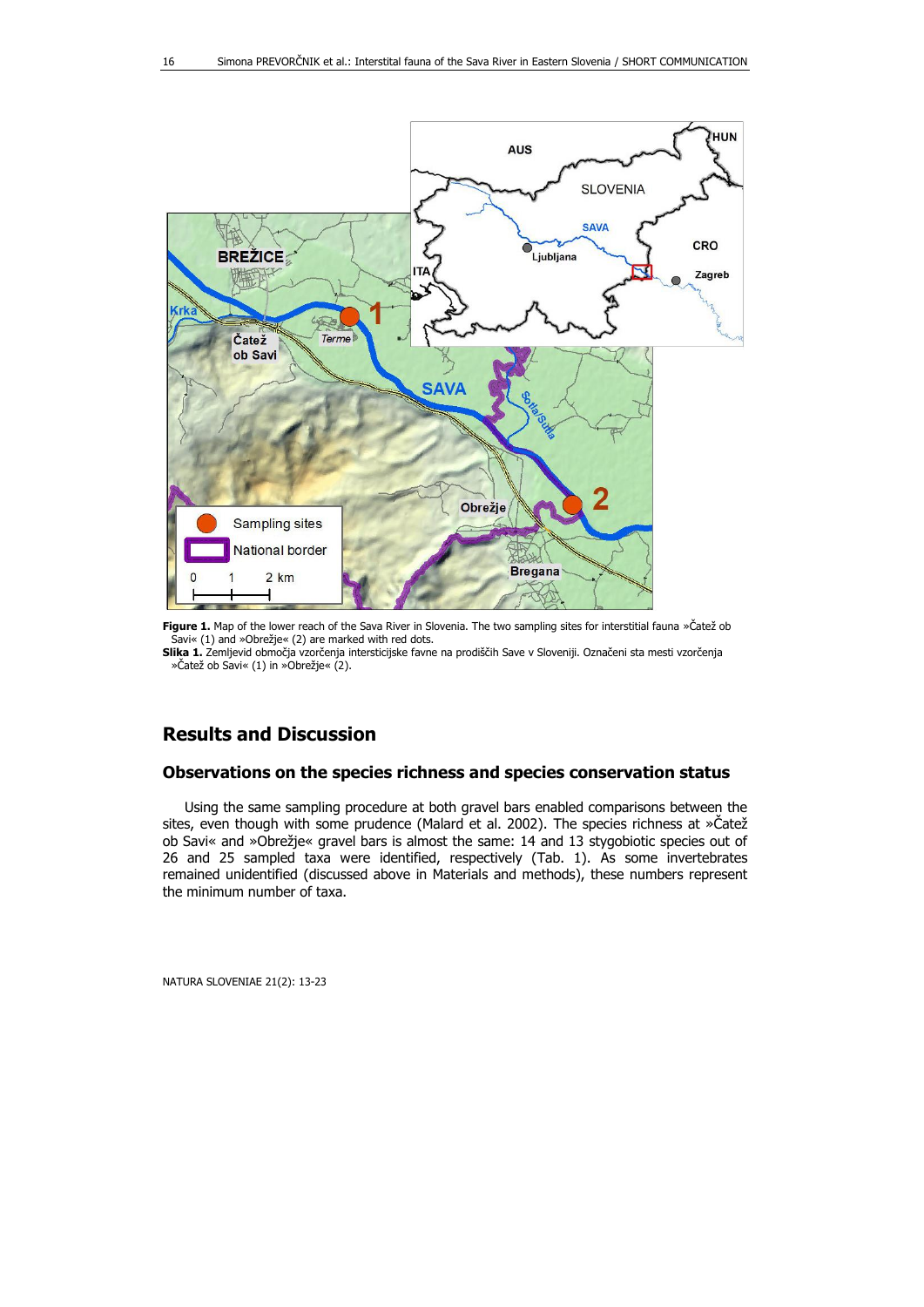**Table 1.** List of invertebrates from gravel bars of the Sava River at Čatež ob Savi and Obrežje. The national (RS; Ur. l. RS 2002) and IUCN (IR; IUCN 2019) Red list statuses are given: LC = least concern, K = not evaluated, R = rare, V and VU = vulnerable. The names of taxa the identification of which might be questionable are marked »cf.« (similar to). The underlined names indicate the first confirmation of the species presence in interstitial habitats of the Sava River. Annotations: D – species included in the Decree on protected wild animal species (Ur. l. RS 2004a), En – Slovenian endemic species, juv. – juvenile, s – only shells found, T – species with the type locality in Slovenia, »\*« – stygobiont, »+« – present, »!« – conservation status candidate.

**Tabela 1.** Seznam nevretenčarjev s prodišč reke Save v Čatežu ob Savi in Obrežju. Navedena sta nacionalni (RS; Ur. l. RS 2002) in IUCN (IR; IUCN 2019) status ogroženosti; LC = najmanj ogrožen, K = neocenjen, R = redek, V in VU = ranljiv. Vprašljiva identifikacija je označena s »cf.« (podoben kot). Podčrtana imena označujejo prvo najdbo v savskem intersticiju. Oznake: D – vrsta iz Uredbe o zavarovanih prosto živečih živalskih vrstah (Ur. l. RS 2004a), En – slovenski endemit, juv. – mladi, s – prazne hišice, T – vrste s tipsko lokacijo v Sloveniji, »\*« – stigobiont, »+« – prisoten, »!« – kandidat za pridobitev statusa ogroženosti.

| Higher taxa                                    | <b>Family</b>    | <b>Genus/species</b>     | <b>Čatež</b>   | Obrežje   | <b>RS/IR</b> | <b>Remarks</b> |
|------------------------------------------------|------------------|--------------------------|----------------|-----------|--------------|----------------|
| CNIDARIA:                                      | Hydridae:        | Hydra sp.                |                | $\ddot{}$ |              |                |
| TURBELLARIA:                                   | Dendrocoelidae:  | Dendrocoelum sp.         | $\ddot{}$      |           |              |                |
| <b>GASTROPODA:</b>                             | Acroloxidae:     | Acroloxus lacustris      |                | S         | V/VU         |                |
|                                                | Planorbidae:     | Gyraulus cf. albus       |                | s         |              |                |
|                                                | Hydrobiidae:     | Iglica gracilis*         | +              | $\ddot{}$ | V/VU         | T              |
|                                                |                  | Bythinella cf. austriaca | $\overline{+}$ |           | $-LC$        |                |
|                                                |                  | Hauffenia media*         | $\ddot{}$      |           | V/VU         |                |
|                                                | Valvatidae:      | Valvata cristata         | s              |           | K/-          |                |
| OLIGOCHAETA                                    |                  |                          | $\ddot{}$      | $\ddot{}$ |              |                |
| <b>ACARINA:</b>                                | Hygrobatidae:    | Hygrobates sp.           | $+$            |           |              |                |
| <b>CRUSTACEA:</b>                              |                  |                          |                |           |              |                |
| Copepoda:                                      | Cyclopidae:      | Acanthocyclops venustus* | $\,{}^+$       | $\ddot{}$ |              |                |
|                                                |                  | Diacyclops slovenicus*   | $\pm$          | $\pm$     |              |                |
| Ostracoda:                                     | Candonidae:      | Typhlocypris cavicola*   | $\ddot{}$      | $\ddot{}$ | R/VU         | T, En          |
| Amphipoda:                                     | Niphargidae:     | Niphargus serbicus*      | $\ddot{}$      | $\ddot{}$ |              |                |
|                                                |                  | Niphargus longidactylus* | $\ddot{}$      | $+$       |              |                |
|                                                |                  | Niphargus cf. kenki*     | $\ddot{}$      | $\ddot{}$ |              | Τ              |
|                                                |                  | Niphargus minor*         |                | $\ddot{}$ |              | <b>NT</b>      |
|                                                |                  | Niphargus parapupetta*   |                | $\ddot{}$ | Ţ            | first record   |
|                                                |                  | Nipharqus labacensis*    | +              | $\ddot{}$ |              | Т              |
|                                                |                  | Nipharqus multipennatus* | $\ddot{}$      | $\ddot{}$ |              | <b>NT</b>      |
|                                                |                  | Nipharqus lattingerae*   | +              |           | Ţ            | first record   |
|                                                |                  | Niphargus sp. nov.*      | $\ddag$        |           | ı            | new            |
|                                                | Gammaridae:      | Gammarus sp. (juv.)      | $\overline{+}$ | $+$       |              |                |
|                                                | Crangonictidae:  | Synurella cf. ambulans   | $\ddot{}$      | $\ddot{}$ |              |                |
|                                                | Bogidiellidae:   | Bogidiella albertimagni* | $+$            | $+$       |              |                |
| Isopoda:                                       | Asellidae:       | Proasellus deminutus     | $+$            | $+$       |              | т              |
|                                                |                  | deminutus*               |                |           |              |                |
| HEXAPODA (juv.):                               |                  |                          |                |           |              |                |
| Diptera                                        | Chironomidae     |                          | $\ddot{}$      | $+$       |              |                |
|                                                | Ceratopogonidae  |                          | $\ddag$        |           |              |                |
| Ephemeroptera:                                 | Ephemerellidae:  | Ephemerella ignita       |                | $\ddot{}$ |              |                |
|                                                | Baetidae:        | <b>Baetis fuscatus</b>   | $\ddot{}$      | $\ddot{}$ |              |                |
|                                                | Potamanthidae:   | Potamanthus luteus       | $\ddot{}$      | $+$       | $R/-$        |                |
| Coleoptera:                                    | Elmidae:         | Macronychus              | $\ddot{}$      | $+$       |              | D              |
|                                                |                  | quadrituberculatus       |                |           |              |                |
| Trichoptera:                                   | Glossosomatidae: | Glossosoma boltoni       |                | $\pm$     |              |                |
| Number of all taxa / stygobiotic taxa<br>26/14 |                  |                          |                | 25/13     |              |                |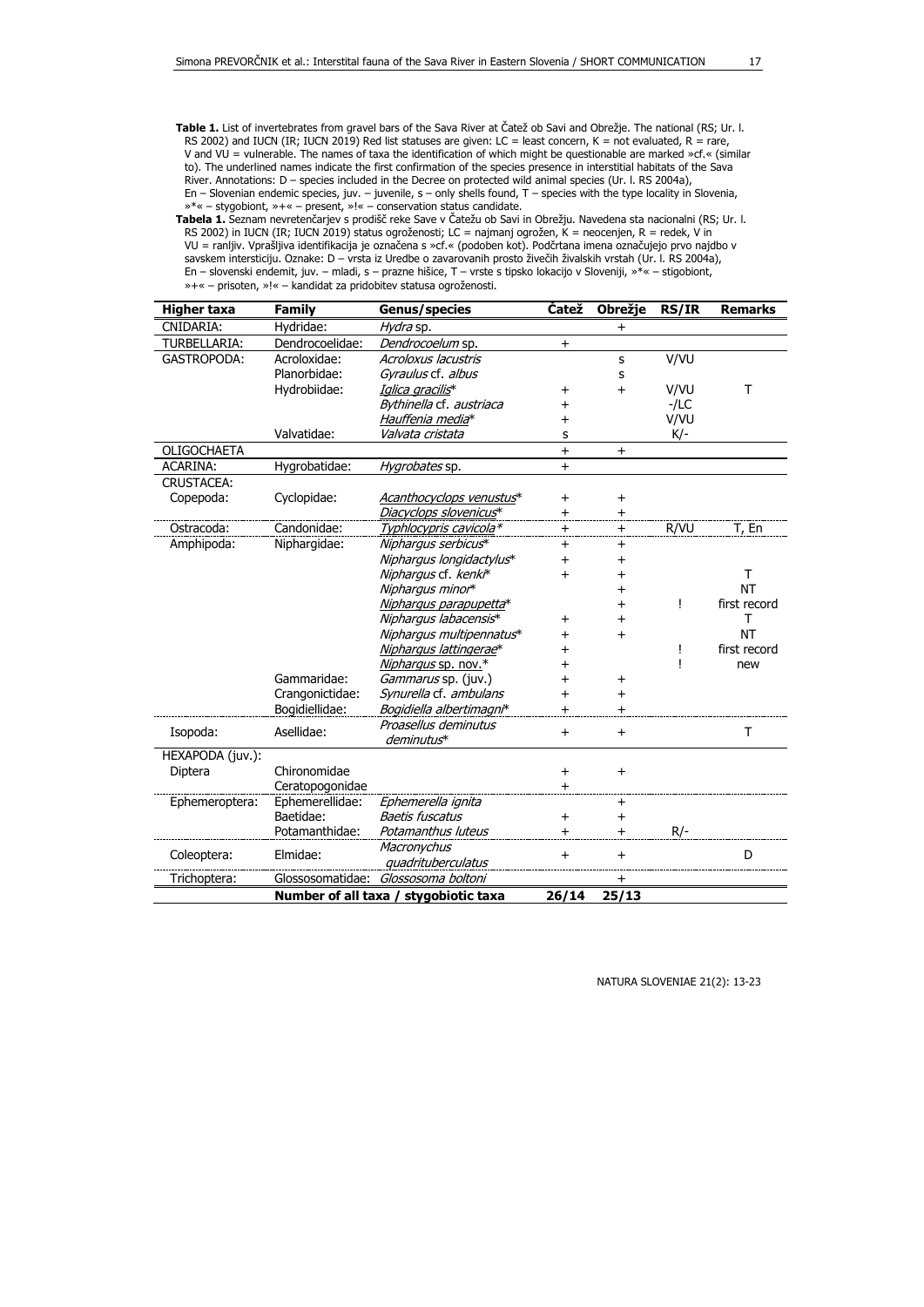Most stygobiotic species are snails (Gastropoda) and crustaceans (Crustacea), the latter especially from the amphipod genus Niphargus (9 species). Five of the collected species are listed in the Slovenian Red list of endangered plant and animal species (Ur. l. RS 2002) or/and in the IUCN Red list of threatened species (IUCN 2019; Tab. 1). Two of them are surface species: a mayfly nymph Potamanthus luteus (Linnaeus, 1767) and a snail Acroloxus lacustris (Linnaeus, 1758). Actual presence of the latter species at »Obrežje« could not have been confirmed as only empty shells were found. The other three species are stygobiotic, two snails: *Iglica gracilis* (Clessin, 1882) (Fig. 2A) and *Hauffenia media* Bole, 1961 (Fig. 2B) and one ostracod crustacean, Typhlocypris cavicola (Klie, 1935) (Fig. 2C). Iglica gracilis, sampled at both gravel bars (Hofman et al. 2018), is endemic to Slovenia where it is known from caves and springs in the basin of the Krka River to the junction with the Sava (De Mattia 2007). Hauffenia media, sampled at »Čatež ob Savi« (Rysiewska et al. 2017), is restricted to southern and southeastern Slovenia (i.e. caves and springs in the Dolenjska Region and Bela krajina) and Croatia (known from a single locality at the border with Slovenia) (Bole 1992). Typhlocypris cavicola, sampled at both gravel bars, has long been known only from the cave Krška jama (Klie 1935). During the last 17 years, however, it has been recorded from several locations in the Dinaric Karst of Slovenia, mostly from caves, springs and hyporheic zones (Mori and Brancelj 2011, Mori et al. 2011, Mori and Meisch 2012). In both the Slovenian and IUCN Red lists, T. cavicola is still listed under currently invalid name Pseudocandona cavicola (Klie, 1935).

At least three more species would be eligible for the national and global conservation assessment:

- two stygobiotic amphipods, Niphargus parapupetta G. Karaman, 1984 (Fig. 2D) and N. lattingerae G. Karaman, 1983, were recorded in Slovenia for the first time. They should be considered endangered under the Slovenian Red list (Ur. l. RS 2002), as is the case in N. valachicus Dobreanu & Manolache, 1933, with similar distribution range. Specifically, they all have extensive range in other countries, while in Slovenia they are narrowly distributed.
- a new stygobiotic *Niphargus* species was found at the »Čatež ob Savi« gravel bar. In addition to morphology, the uniqueness of this extremely small amphipod was confirmed by DNA analysis and its description is in preparation. It should be listed in one of the highest levels of threats under both Red lists.

Of all the species collected, only a small riffle beetle Macronychus quadrituberculatus is included in the Decree on protected wild animal species (Ur. I. RS 2004a, Appendices 1 and 2), which protects the species and its habitat.

18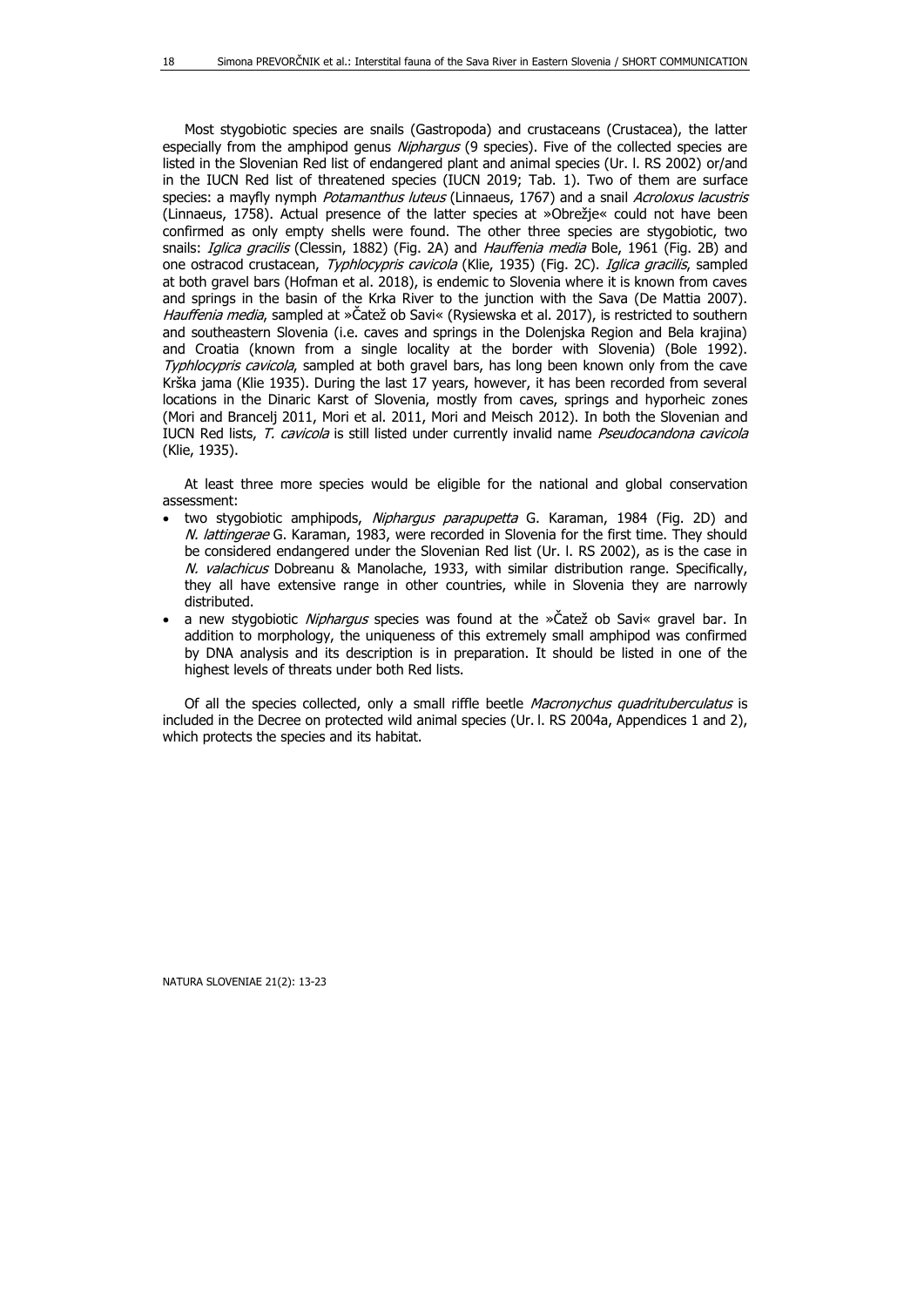

**Figure 2.** Interstitial stygobionts: snails (A) Iglica gracilis and (B) Hauffenia media and crustaceans (C) ostracod Typhlocypris cavicola and (D) amphipod Niphargus parapupetta (photos A, B, D: S. Prevorčnik, photo C: N. Mori). **Slika 2.** Intersticijski stigobionti: polža (A) Iglica gracilis in (B) Hauffenia media ter raka (C) dvoklopnik Typhlocypris cavicola in (D) slepa postranica Niphargus parapupetta (fotografije A, B, D: S. Prevorčnik, fotografija C: N. Mori).

#### **The need for further studies and conservation of the interstitial fauna**

Although the number of taxa collected during sampling of two gravel bars is not final due to incomplete species identification, our preliminary results clearly indicate that the lower section of the Sava River in Slovenia hosts a high number of stygobiotic taxa as well. The data obtained from this study increased the known diversity of the interstitial stygobiotic fauna of the Slovenian Sava from at least 29 species known in 2014 (SubBioDB 2014) to at least 37 species. The identification of yet unidentified taxa is likely to increase the number.

The lack of studies over the last few decades, coupled with the new discoveries of our short-term and narrowly localized survey, unambiguously indicate the need for intensive and targeted sampling and exploration of understudied fauna of interstitial habitats in general. Unfortunately, this fauna often remains »invisible« in procedures related to assessing the potential impacts of various construction plans on the environment. In Slovenia, the interstitial fauna is not protected *per se*. Its protection often comes as a side effect of protecting the habitat for some other reason. For instance, gravel bars achieve some conservation concern as important habitats of protected terrestrial (mainly birds) and surface aquatic species (mainly fish) (Ur. l. EU 1992, 2010). Also measures established to safeguard groundwater as the source of drinking water have a positive effect on the hyporheic and phreatic as a habitat (Ur. l. RS 2009). But, these measures only cover aspects of chemical quality and quantity,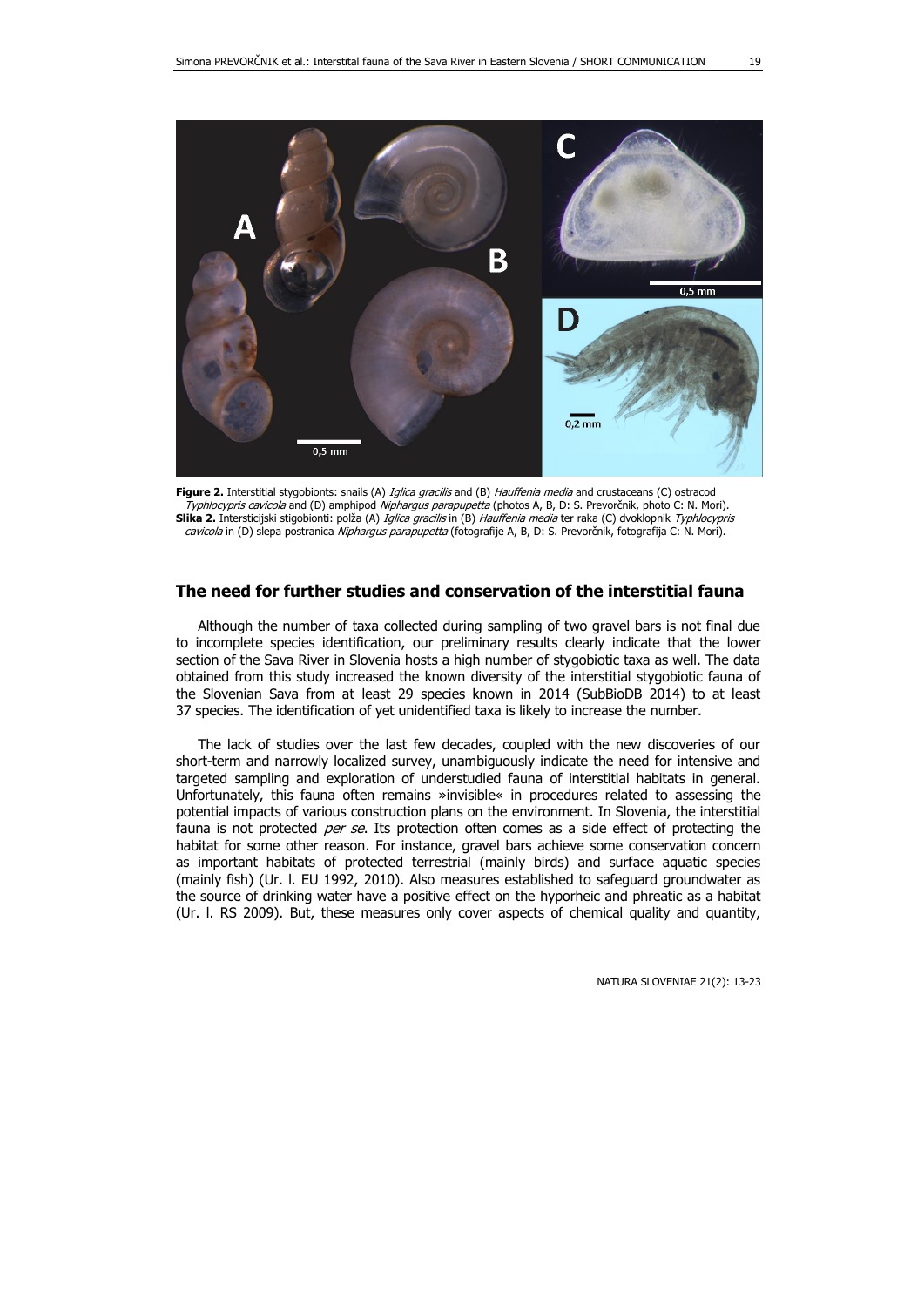omitting other aspects relevant to stygobiotic inhabitants. Meanwhile, the high potential for endemism in these species, which would provide their direct protection according to Article 14 of the national Nature Conservation Act (Ur. l. RS 2004b), remains unduly overlooked. This article explicitly states that no actions are allowed that would result in endangering or extinction of any animal or plant species. Active protection of interstitial species under the Slovenian Red List of Endangered Animal and Plant Species (Ur. l. RS 2002) is generally deficient, due to the outdated list. The update would likely include several additional interstitial species.

The interstitial fauna is theoretically protected also via binding international legislative frameworks. For example, the Convention on Biological Diversity ratified also by Slovenia (Ur. l. RS 1996), reminds decision-makers that natural resources are not infinite and sets out a philosophy of their sustainable use. The EU Groundwater Directive (OJ EU 2006) contains a direct reference to interstitial habitats as ecosystems. The same is stated in EU Water Framework Directive (Ur. l. EU 2000). Both directives recognise the importance of groundwater also in relation to the »groundwater dependent« surface ecosystems (aquatic or terrestrial). Nevertheless, they only state the need for chemical and quantitative monitoring, ignoring biota.

It is well known that any human-induced watercourse degradation (e.g., building of dams, removal of gravel, etc.), as well as changing the natural water level regimes (e.g., due to over-exploitation of interstitial groundwater), can have significant and irreversible negative effects on interstitial fauna (Culver and Pipan 2014). Given that interstitial habitats and their fauna are severely understudied, with a great potential for new discoveries and high endemicity, they are undisputed candidates for further studies, as well as for the implementation of appropriate conservation measures.

#### **Acknowledgements**

We are grateful to Polish malacologists Andrzej Falniowski, Sebastian Hofman, Artur Osikowski and Aleksandra Rysiewska for the identification of snails. We are grateful to Neža Posnjak, coordinator of the »Sava, the blue Heart of Europe« campaign Slovenia, for encouraging us to re-start studies of river interstitial fauna. The EuroNatur Foundation's financial donation helped to cover a part of the study. SP, MZ, GB, CF and TD were funded by the Slovenian Research Agency, under Research program P1-084.

### **References**

- Angelier E. (1962): Remarques sur la répartition de la faune dans le milieu interstitiel hyporhéique. Zool. Anz. 168: 352-355.
- Bole J. (1992): Neue Arten der unterdischen Schneken Westbalkans. Razpr. Slov. akad. znan. umet., Razr. naravosl. vede 33: 3-20.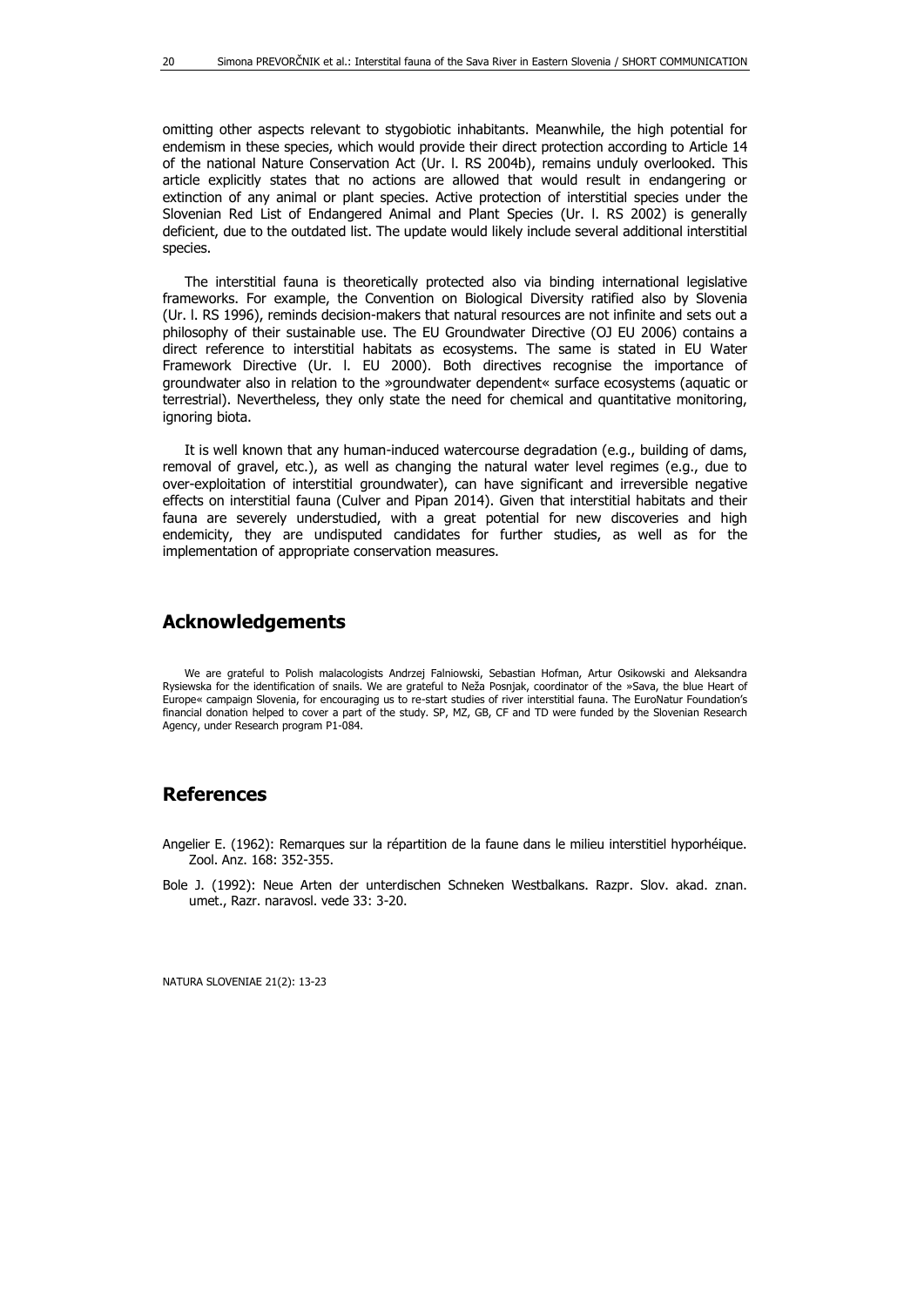- Boulton A.J., Datry T., Kasahara T., Mutz M., Stanfor J.A. (2010): Ecology and management of the hyporheic zone: stream-groundwater interactions of running waters and their floodplains. J. N. Am. Benthol. Soc. 29(1): 26-40.
- Culver D., Pipan T. (2014): Shallow subterranean habitats: Ecology, evolution and Conservation. Oxford University Press, Oxford, 258 pp.
- Danielopol D.L. (1976): The distribution of the fauna in the interstitial habitats of riverine sediments of the Danube and the Piesting (Austria). Int. J. Spel. 8: 23-51.
- De Mattia W. (2007): A new subterranean hydrobiid from a thermal spring in eastern Slovenia: »Iglica« velkovrhi n. sp. (Gastropoda: Prosobranchia: Hydrobiidae). Mollusca 25: 27-31.
- Fraser B.G., Williams D.D. (1998): Seasonal boundary dynamics of a groundwater ⁄ surface-water ecotone. Ecology 79: 2019-2031.
- Gibert J., Stanford J.A., Dole-Olivier M.-J., Ward J.V. (1994): Basic attributes of groundwater ecosystems and prospects for research. In: Gibert J., Danielopol D.L., Stanford J.A. (Eds.), Groundwater Ecology. Academic Press, New York, pp.: 7-40.
- Griebler C., Avramov M. (2015): Groundwater ecosystem services: a review. Freshw. Sci. 34(1): 355-367.
- Hancock P.J., Boulton A.J., Humphreys W.F. (2005): Aquifers and hyporheic zones: towards an ecological understanding of groundwater. The future of hydrogeology. Hydrogeol. J. 13: 98-111.
- Hofman S., Rysiewska A., Osikowski A., Grego J., Sket B., Prevorčnik S., Zagmajster M., Falniowski A. (2018): Phylogenetic relationships of the Balkan Moitessieriidae (Caenogastropoda: Truncatelloidea). Zootaxa 4486(3): 311-339.
- Karaman S. (1954): Über die jugoslavischen *Stenasellus*-Arten. Fragm. Balcan. 1(2): 7-19.
- Karaman S. (1983): Contribution to the knowledge of the Amphipoda 128. A new subterranean species from Yugoslavia, Niphargus lattingerae, n. sp. (f. Gammaridae). Poljopriveda i šumarstvo 29: 37-46.
- Klie W. (1935): Drei neue Hohlenostracoden aus der Umgebung von Laibach. Zool. Anz. 111: 189-198.
- Krause S., Hannah D.M., Fleckenstein J.H., Heppell C.M., Kaeser D., Pickup R., Pinay G., Robertson A.L., Wood P.J. (2011): Inter-disciplinary perspectives on processes in the hyporheic zone. Ecohydrology 4(4): 481-499.
- Malard F., Dole-Olivier M.J., Mathieu J., Stoch F. (2002): Sampling manual for the assessment of regional groundwater biodiversity. European Project PASCALIS 1-74.
- Meštrov M. (1957): Bathynellacea iz podzemne vode Zagreba. Period. Biol. 10: 127-136.
- Meštrov M. (1960): Faunističko-ekološka i biocenološka istraživanja podzemnih voda savske nizine. Period. Biol. 13: 73-108.
- Meštrov M. (1961): Über neue Bogidiella Arten (Crustacea, Amphipoda) aus unterirdischen Gewässern Kroatiens und Sloveniens. Zool. Anz. 167(1-2): 74-80.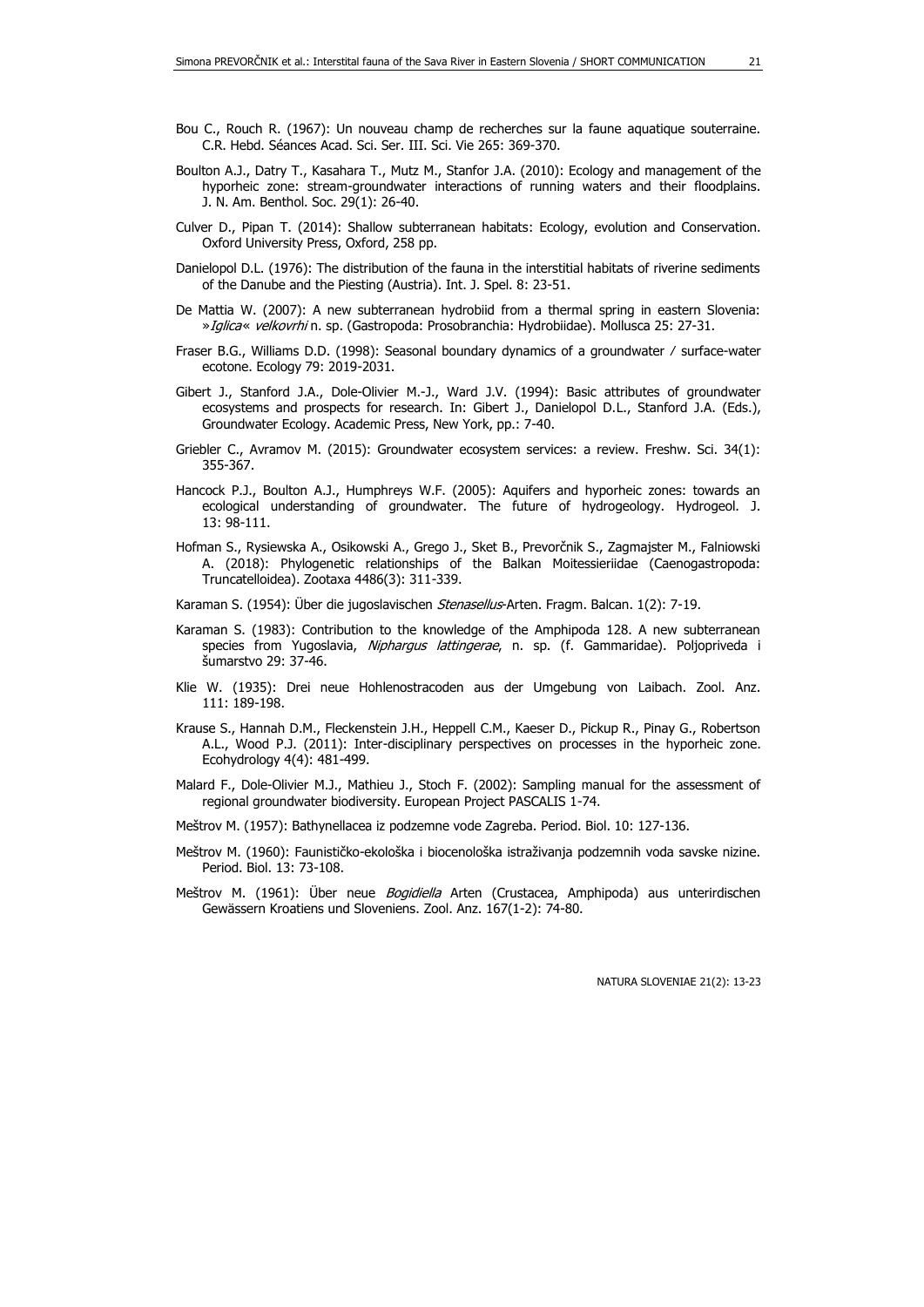- Meštrov M., Dešković I., Tavčar V. (1978): Pollution of the river Sava according to several years of ecological research. Ekologija 13: 61-79.
- Meštrov M., Stilinovic B., Habdija I., Lattinger R., Maloseja Z., Kerovec M., Čičin-Šain L. (1983): The ecological characteristics of intertstitial underground waters in relation to the water of the river Sava. JAZU, Prirodoslovna istraživanja 48, Acta Biol. 9(1): 5-33.
- Mori N., Brancelj A. (2011): Spatial and temporal variability of hyporheic invertebrate community within a stream reach of the River Bača. Nat. Slov. 13(1): 25-38.
- Mori N., Meisch C., Brancelj A. (2011): Morphology, ecology and distribution of Typhlocypris cavicola (Klie, 1935) and Fabaeformiscandona aemonae (Klie, 1935), two triangulary shaped ostracods from Slovenia. 7th European Ostracologists Meeting, Universalmuseum Joanneum GmbH, Graz, pp. 144-146.
- Mori N., Meisch C. (2012): Contribution to the knowledge on the distribution of recent free-living freshwater ostracods (Podocopida, Ostracoda, Crustacea) in Slovenia. Nat. Slov. 14: 5-28.
- Mori N., Simčič T., Žibrat U., Brancelj A. (2012): The role of river flow dynamics and food availability in structuring hyporheic microcrustacean assemblages: a reach scale study. Fund Appl. Limnol. 180(4): 335-349.
- OJEU (2006): Directive 2006/118/EC of the European Parliament and of the Council of 12 December 2006 on the protection of groundwater against pollution and deterioration. OJEU L372: 1-25.
- Orghidan T. (1955): Un nouveau domaine de vie souterraine aquatique: le biotope hyporhéique. Bull. Biol. Acad. R. P. Romania 7: 657-676.
- Rogulj B., Marmonier P., Lattinger R., Danielopol D. (1994) Fine-scale distribution of hypogean Ostracoda in the interstitial habitats of the Rivers Sava and Rhone. Hydrobiol. 287: 19-28.
- Rysiewska A., Prevorčnik S., Osikowski A., Hofman S., Beran L., Falniowski A. (2017): Phylogenetic relationships in Kerkia and introgression between Hauffenia and Kerkia (Caenogastropoda: Hydrobiidae). J. Zool. Syst. Evol. Res. 55(2): 106-117.
- Sket B. (1999): The nature of biodiversity in hypogean waters and how it is endangered. Biodivers. Conserv. 8: 1319-1338.
- Sket B., Velkovrh F. (1981): Phreatische Fauna in Ljubljansko Polje (Ljubljana Ebene, Jugoslawien) – ihre ökologische Verteilung und zoogeograpische Beziehungen. Int. J. Speleol. 11: 105-121.
- SubBioDB (2014). Subterranean Biodiversiry Database. SubBioLab, Department of Biology, Biotechnical Faculty, University of Ljubljana [Accessed on 31. 12. 2014].
- Trontelj P., Douady C.J., Fišer C., Gibert J., Gorički Š., Lefébure T., Sket B., Zakšek V. (2009): A molecular test for cryptic diversity in ground water: how large are the ranges of macrostygobionts? Freshwater Biol. 54(4): 727-744.
- Ur. l. EU (1992): Direktiva sveta 92/43/EGS z dne 21.maja 1992 o ohranjanju naravnih habitatov ter prostoživečih živalskih in rastlinskih vrst. Uradni list Evropske unije L 206, vol. 35 (22.7.1992), Pogl. 15/Zv.2: 102-145.
- Ur. l. EU (2000) Direktiva Evropskega parlamenta in Sveta 2000/60/ES z dne 23. oktobra 2000 o določitvi okvira za ukrepe Skupnosti na področju vodne politike. Uradni list Evropske unije 327 (22.12.2000): 1-73.